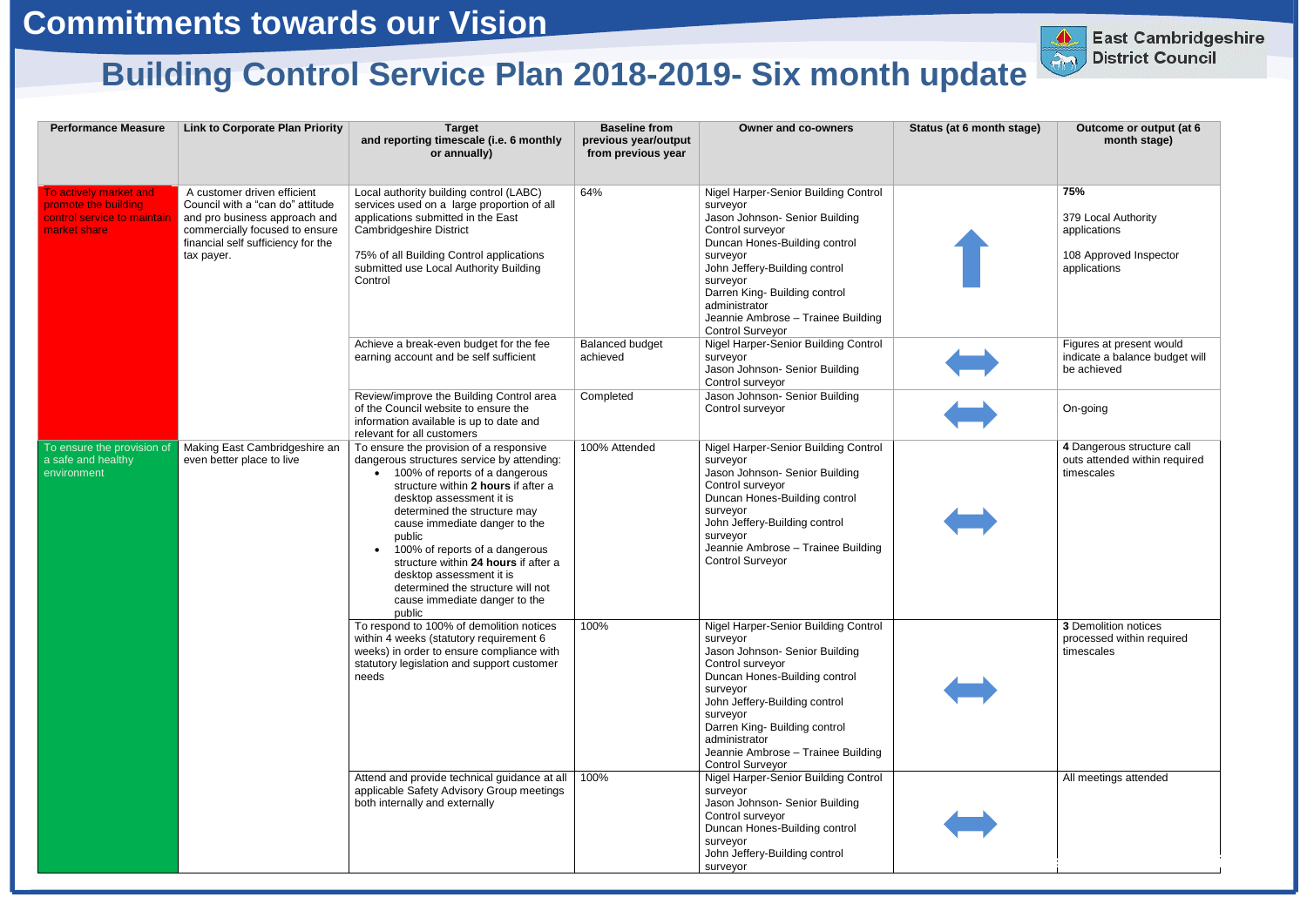| <b>Performance Measure</b>                                                                                                                       | <b>Link to Corporate Plan</b><br><b>Priority</b>                                                                                                                                     | <b>Target</b><br>and reporting timescale (i.e. 6 monthly or<br>annually)                                                                                                                                                                           | <b>Baseline from</b><br>previous year/output<br>from previous year | <b>Owner and co-owners</b>                                                                                                                                                                                                                                               | Status (at 6 month stage) | Outcome or output (at 6 month<br>stage)                                             |
|--------------------------------------------------------------------------------------------------------------------------------------------------|--------------------------------------------------------------------------------------------------------------------------------------------------------------------------------------|----------------------------------------------------------------------------------------------------------------------------------------------------------------------------------------------------------------------------------------------------|--------------------------------------------------------------------|--------------------------------------------------------------------------------------------------------------------------------------------------------------------------------------------------------------------------------------------------------------------------|---------------------------|-------------------------------------------------------------------------------------|
| To provide a dedicated<br>high quality technical<br>service to our customers                                                                     | A customer driven efficient<br>Council with a "can do" attitude<br>and pro business approach<br>and commercially focused to<br>ensure financial self sufficiency<br>for the taxpayer | Register 80% of building regulations<br>applications within 3 working days of<br>submission                                                                                                                                                        | 92%                                                                | Nigel Harper-Senior Building Control<br>surveyor<br>Jason Johnson- Senior Building<br>Control surveyor<br>Darren King- Building control<br>administrator                                                                                                                 |                           | 91%<br>368 Applications received<br>334 Registered within 3 days of<br>deposit date |
|                                                                                                                                                  |                                                                                                                                                                                      | with<br>ensure compliance<br>building<br>To<br>regulations by carrying out plan checking<br>within 3 working weeks<br>Check 70% of applications for compliance<br>within 3 working weeks                                                           | 74%                                                                | Nigel Harper-Senior Building Control<br>surveyor<br>Jason Johnson- Senior Building<br>Control surveyor<br>Duncan Hones-Building control<br>surveyor<br>John Jeffery-Building control<br>surveyor<br>Jeannie Ambrose - Trainee Building<br><b>Control Surveyor</b>        |                           | 75%<br>150 Full Plans applications checked<br>112 Checked within 3 weeks            |
| To maintain a full and<br>professionally qualified<br>team that is technically up<br>to date with current and<br>emerging legislative<br>changes |                                                                                                                                                                                      | To identify training needs across the service<br>following<br>effective<br>performance<br>bv<br>To ensure<br>management processes.<br>succession planning is in place.<br>To maintain a full professionally qualified<br>(applicable to post) team | Completed                                                          | Nigel Harper-Senior Building Control<br>surveyor<br>Jason Johnson- Senior Building<br>Control surveyor                                                                                                                                                                   |                           | Completed                                                                           |
|                                                                                                                                                  |                                                                                                                                                                                      | Appraisals to be completed annually                                                                                                                                                                                                                | 100%                                                               | Nigel Harper-Senior Building Control<br>surveyor<br>Jason Johnson- Senior Building<br>Control surveyor<br>Duncan Hones-Building control<br>surveyor<br>John Jeffery-Building control<br>surveyor                                                                         |                           | Completed                                                                           |
| To determine building<br>regulations applications<br>and carry out site<br>inspections within<br>specified statutory<br>timescales               | <b>Making East Cambridgeshire</b><br>an even better place to live                                                                                                                    | To examine and determine 100% of<br>applications within statutory period of 5<br>weeks or 2 months where an extension of<br>time agreed too.                                                                                                       | 100%                                                               | <b>Nigel Harper-Senior Building Control</b><br>surveyor<br>Jason Johnson- Senior Building<br>Control surveyor<br>Duncan Hones-Building control<br>surveyor<br>John Jeffery-Building control<br>surveyor<br>Jeannie Ambrose - Trainee Building<br><b>Control Surveyor</b> |                           | 100%<br>All full plans applications checked<br>within the statutory time period     |
|                                                                                                                                                  |                                                                                                                                                                                      | Carry out 90% site inspections on same day<br>if requested before 10am and within 5 days<br>for completion inspections 90% carried out<br>on day of request                                                                                        | 98%                                                                | <b>Nigel Harper-Senior Building Control</b><br>surveyor<br>Jason Johnson- Senior Building<br>Control surveyor<br>Duncan Hones-Building control<br>surveyor<br>John Jeffery-Building control<br>surveyor<br>Jeannie Ambrose - Trainee Building<br><b>Control Surveyor</b> |                           | 98%<br>1790 Inspections booked<br>1759 Inspections carried out on the<br>same day   |